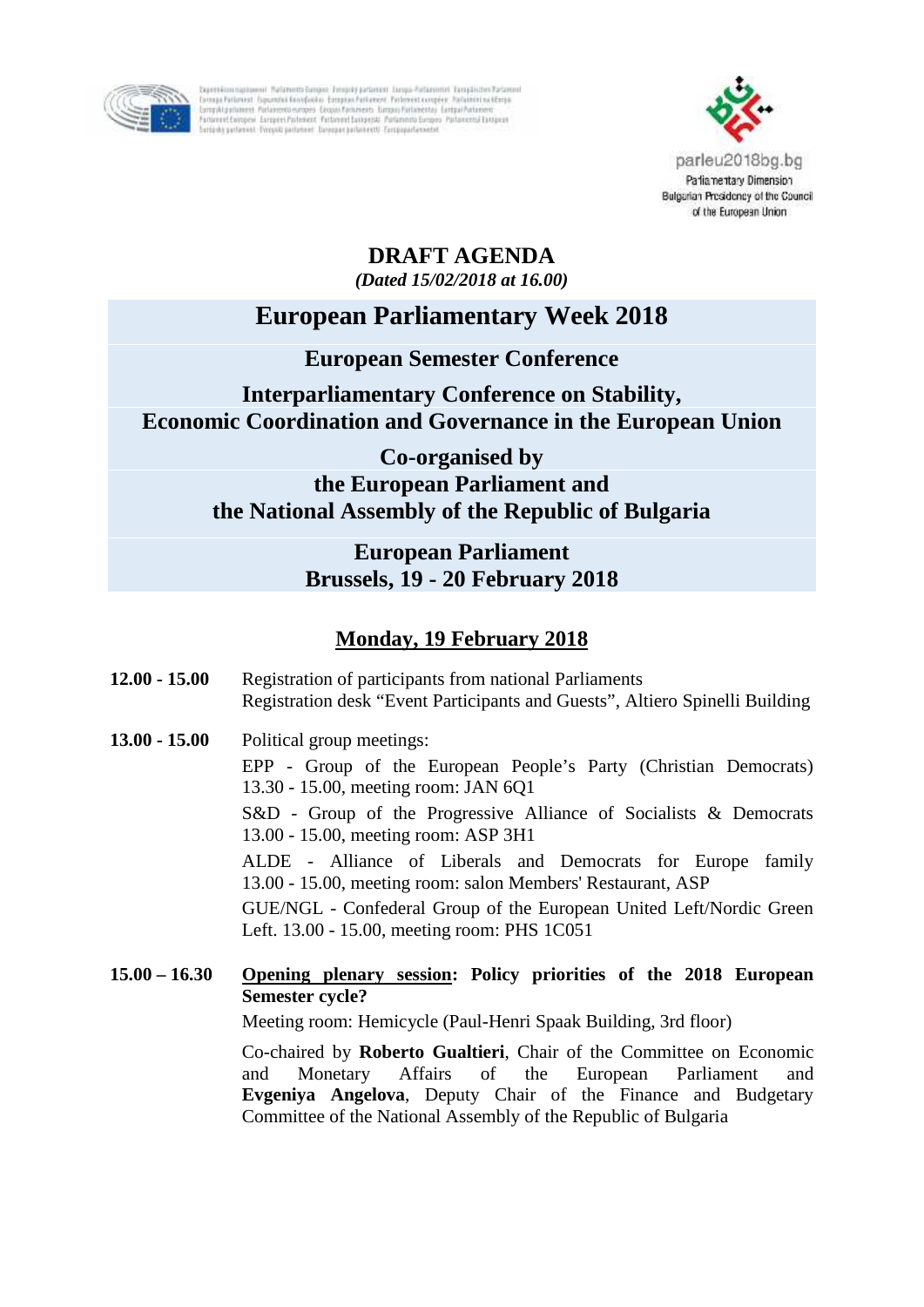#### *Introductory remarks by*

- *- Marianne Thyssen, European Commissioner for Employment, Social Affairs, Skills and Labour Mobility*
- *- Krzysztof Hetman, Rapporteur on the 2018 European Semester*, *Committee on Employment and Social Affairs of the European Parliament*
- *- Hugues Bayet, Rapporteur on the 2018 European Semester, Committee on Economic and Monetary Affairs of the European Parliament*
- *- Fabienne Keller, Vice-Chairman of the Committee on Finance of the French Senate (tbc)*
- *- Domagoj Ivan Milošević, Chairman of the Committee on European Affairs of the Croatian Parliament*

*Exchange of views among participants in the presence of representatives from the Committee of Regions and the European Economic and Social Committee.*

#### **16.45 - 18.45 Interparliamentary Committee Meetings (in parallel)**

#### **Committee on Economic and Monetary Affairs** (ECON)

Meeting room: PHS 3C50 (Paul-Henri Spaak Building, 3rd floor)

Co-chaired by **Roberto Gualtieri**, Chair of the Committee on Economic and Monetary Affairs of the European Parliament and **Petar Kanev**, Chair of the Committee on Economic Policy and Tourism of the National Assembly of the Republic of Bulgaria

- Session I: **Future of EU Tax Policy: Taxation of the Digital Economy, follow-up to Panama Papers & Paradise Papers, and the work of the EP PANA Inquiry Committee**
- Session II: **Banking Union: managing the balance between risk sharing and risk reduction**

#### **Committee on Employment and Social Affairs** (EMPL)

Meeting room: JAN 4Q1 (József Antall Building, 4th floor)

Co-chaired by **Marita Ulvskog**, Vice-Chair of the Committee on Employment and Social Affairs of the European Parliament and **Hasan Ademov**, Chair of the Committee on Labour, Social and Demographic Policy of the National Assembly of the Republic of Bulgaria

Session I: **Digitalisation and the future of work**

Session II: **Inequalities in Member States**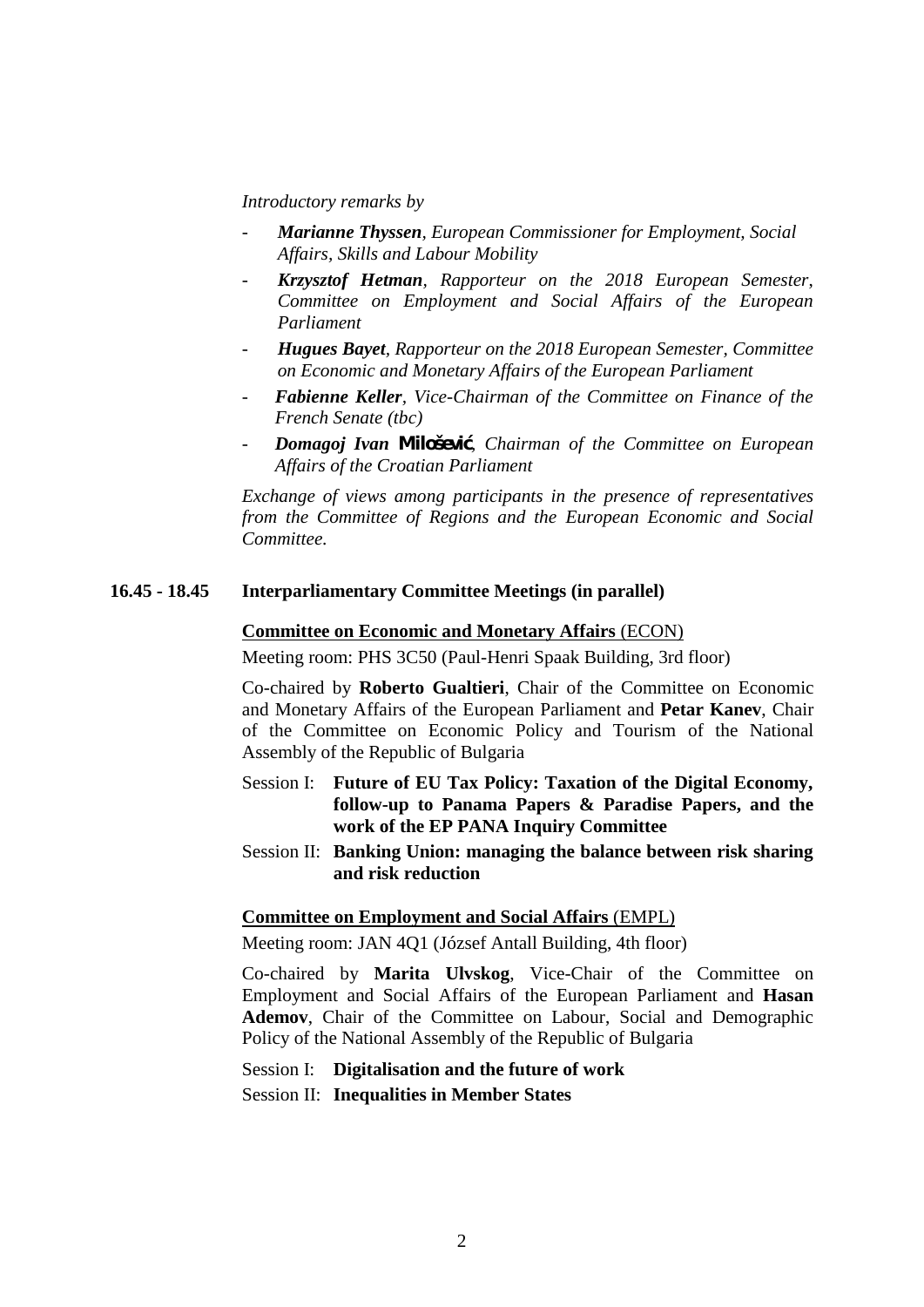#### **Committee on Budgets** (BUDG)

Meeting room: JAN 6Q2 (József Antall Building, 6th floor)

Co-chaired by **Jean Arthuis**, Chair of the Budget Committee of the European Parliament and **Evgeniya Angelova**, Deputy Chair of the Finance and Budgetary Committee of the National Assembly of the Republic of Bulgaria

Session I: **The post-2020 Multiannual Financial Framework (MFF) addressing emerging challenges and new priorities, and their financing**

Session II: **Reform of the European Union's system of own resources**

#### **19.00 – 21.00 Walking dinner**

House of European History

Co-hosted by **Antonio Tajani**, President of the European Parliament and **Tsveta Karayancheva**, President of the National Assembly of the Republic of Bulgaria

**\*\*\***

### **Tuesday, 20 February 2018**

**9.15 – 10.30 Plenary session: Strengthening resilience and stabilisation in the EMU** Meeting room: Hemicycle (Paul-Henri Spaak Building, 3rd floor)

> Co-chaired by **Antonio Tajani**, President of the European Parliament and **Tsveta Karayancheva**, President of the National Assembly of the Republic of Bulgaria

> *Introductory remarks by Valdis Dombrovskis, Vice-President of the European Commission for the Euro and Social Dialogue Exchange of views among participants*

**10.30 – 11.00 Coffee break** (Coffee served in the foyer of the Hemicycle)

### **11.00 – 12.30 Plenary session: From the ESM to the EMF: What should be the role of Parliaments?**

Meeting room: Hemicycle (Paul-Henri Spaak Building, 3rd floor)

Co-chaired by **Bogusław Liberadzki**, Vice-President of the European Parliament and **Menda Stoyanova,** Chair of the Finance and Budgetary Committee of the National Assembly of the Republic of Bulgaria

*Introductory remarks by*

- *- Roberto Gualtieri, Chair of the Committee on Economic and Monetary Affairs of the European Parliament*
- *- Maria Luis Albuquerque, Member of the Committee on European Affairs of the Portuguese Parliament*